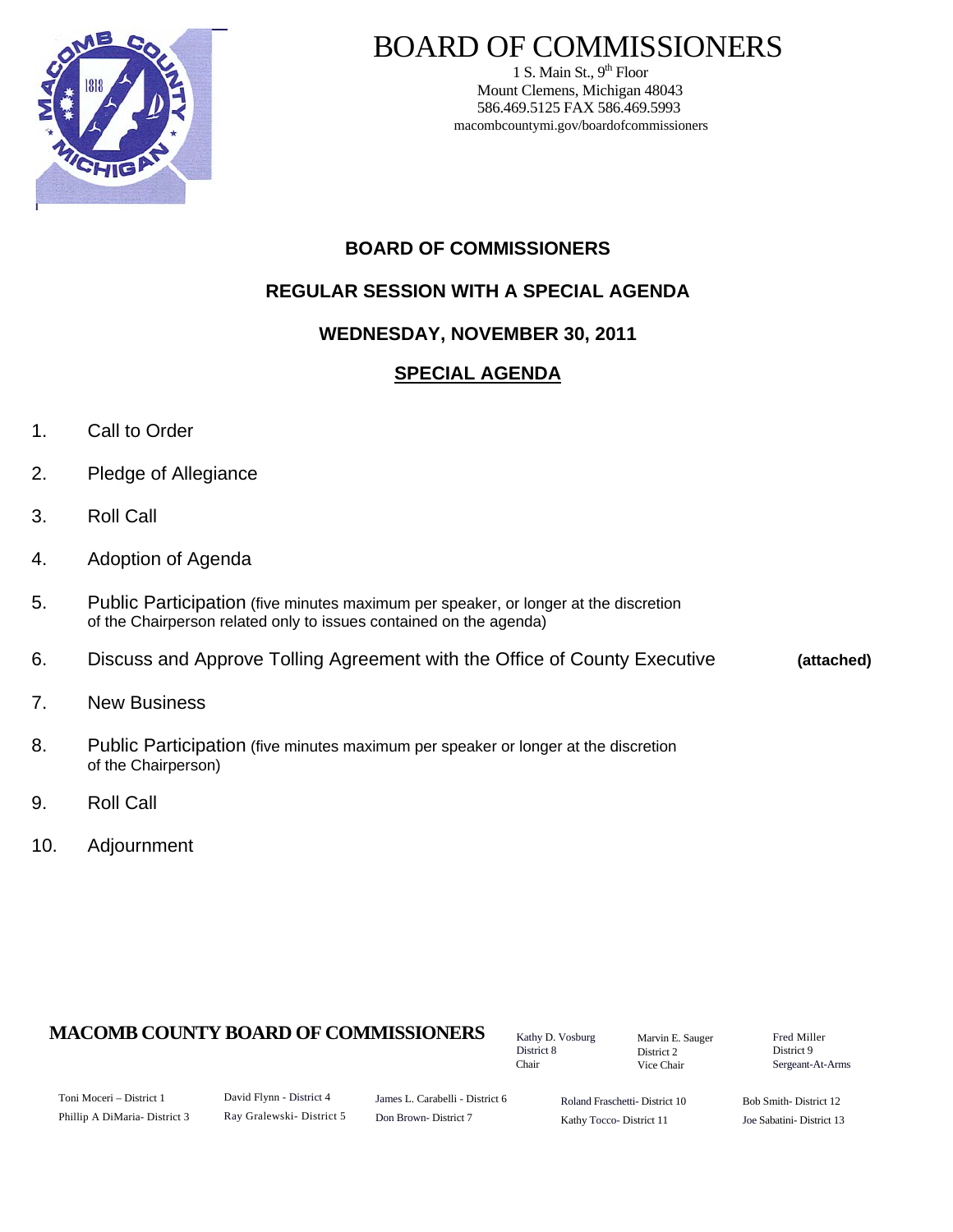**RESOLUTION NO. \_\_\_\_\_\_\_\_\_\_\_\_\_ FULL BOARD MEETING DATE:\_\_\_\_\_\_\_\_\_\_\_\_\_\_\_\_\_\_** 

**AGENDA ITEM:\_\_\_\_\_\_\_\_\_\_\_\_\_\_\_\_\_\_\_\_\_\_\_\_\_\_\_\_\_\_** 

#### **MACOMB COUNTY, MICHIGAN**

**RESOLUTION TO** approve the tolling agreement with the Office of County Executive as outlined in the Discussion Commitment document (attached)

**INTRODUCED BY**: Kathy Vosburg, Chair

**COMMITTEE/MEETING DATE** Special Full Board 11-30-11

 $\overline{a}$